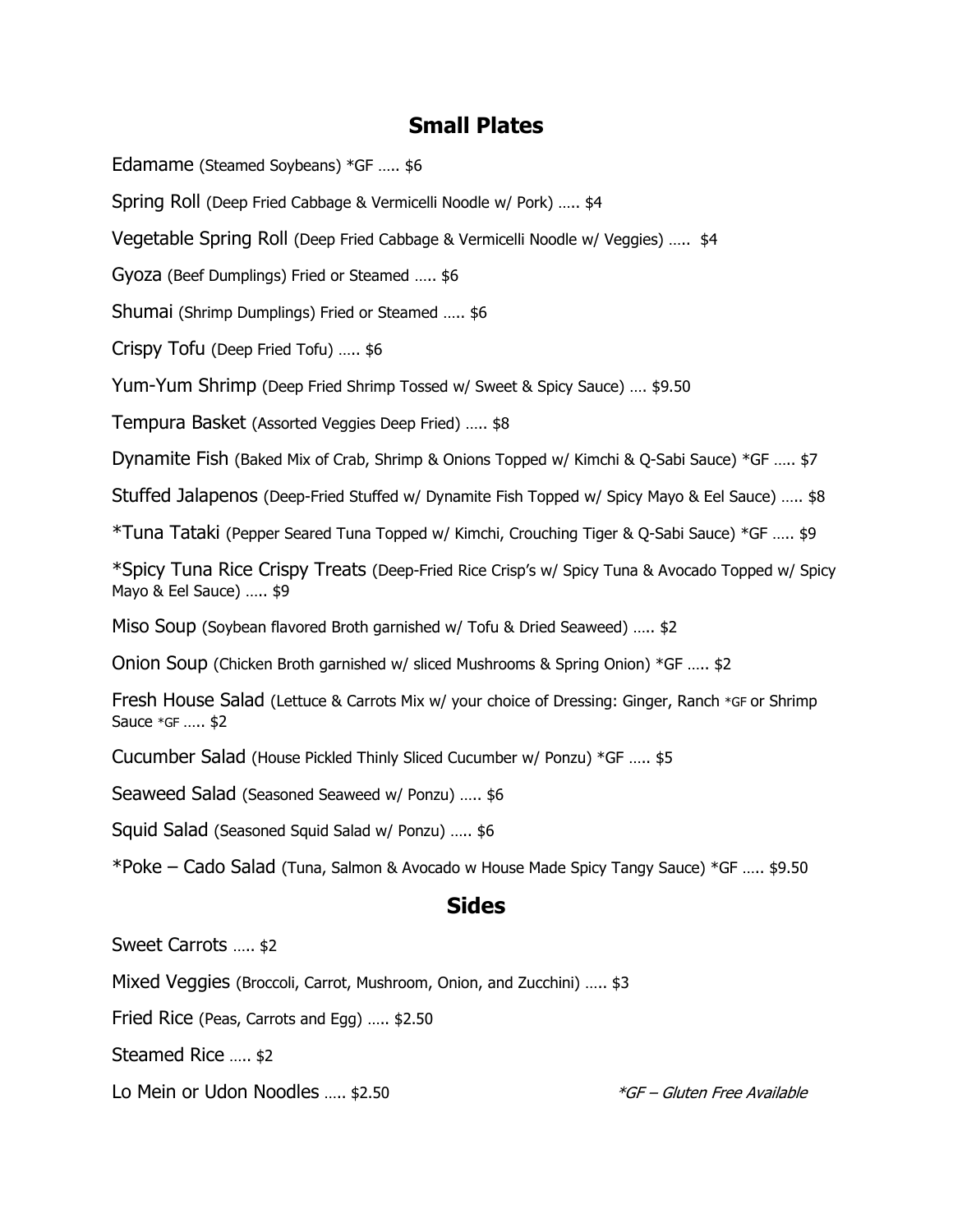## **Entrees**

#### **Hibachi/Teriyaki Plate –**

Served with Sweet Carrots and Mixed Veggies (Broccoli, Carrot, Mushroom, Onion and Zucchini)

Pick Sauce:

**Hibachi** (Savory & Lite StirFry) Or **Teriyaki** (Sweet & Smokey) \*Spicy or Gluten Free Available\* Pick Protein: Mixed Veggies Only \$10 Tofu \$11 Pork \$12 Chicken \$12 Shrimp \$12 Steak \$12 Scallops \$14 Grilled Snapper \$16 Salmon \$18 Choice of: Fried or Steamed Rice Lo Mein Noodle or Udon Noodle Additional: Tofu \$4 Pork \$5 Chicken \$5 Shrimp \$5

Steak \$5 Scallops \$6 Grilled Snapper \$7 Salmon \$8

\*Add Soup & Salad for \$2

**Katsu**  (Deep Fried w/ Mixed Veggies, Sweet Carrots & Fried Rice)

**Fried Rice** \*GF (Stir Fried w/ Peas, Diced Carrots & Egg)

Chicken \$15 Pork \$15 Snapper \$17 Mixed Veggies \$10 Tofu \$11 Chicken \$12 Pork \$12 Steak \$12 Shrimp \$12 Scallops \$14

# **Kids Meals \$6**

Teriyaki Chicken, Shrimp or Steak w/ Broccoli, Sweet Carrots & Fried Rice Udon/Lo Mein Noodle w/ Chicken, Shrimp or Steak w/ Broccoli & Sweet Carrots Tempura Chicken w/ Sweet Carrots & Fried Rice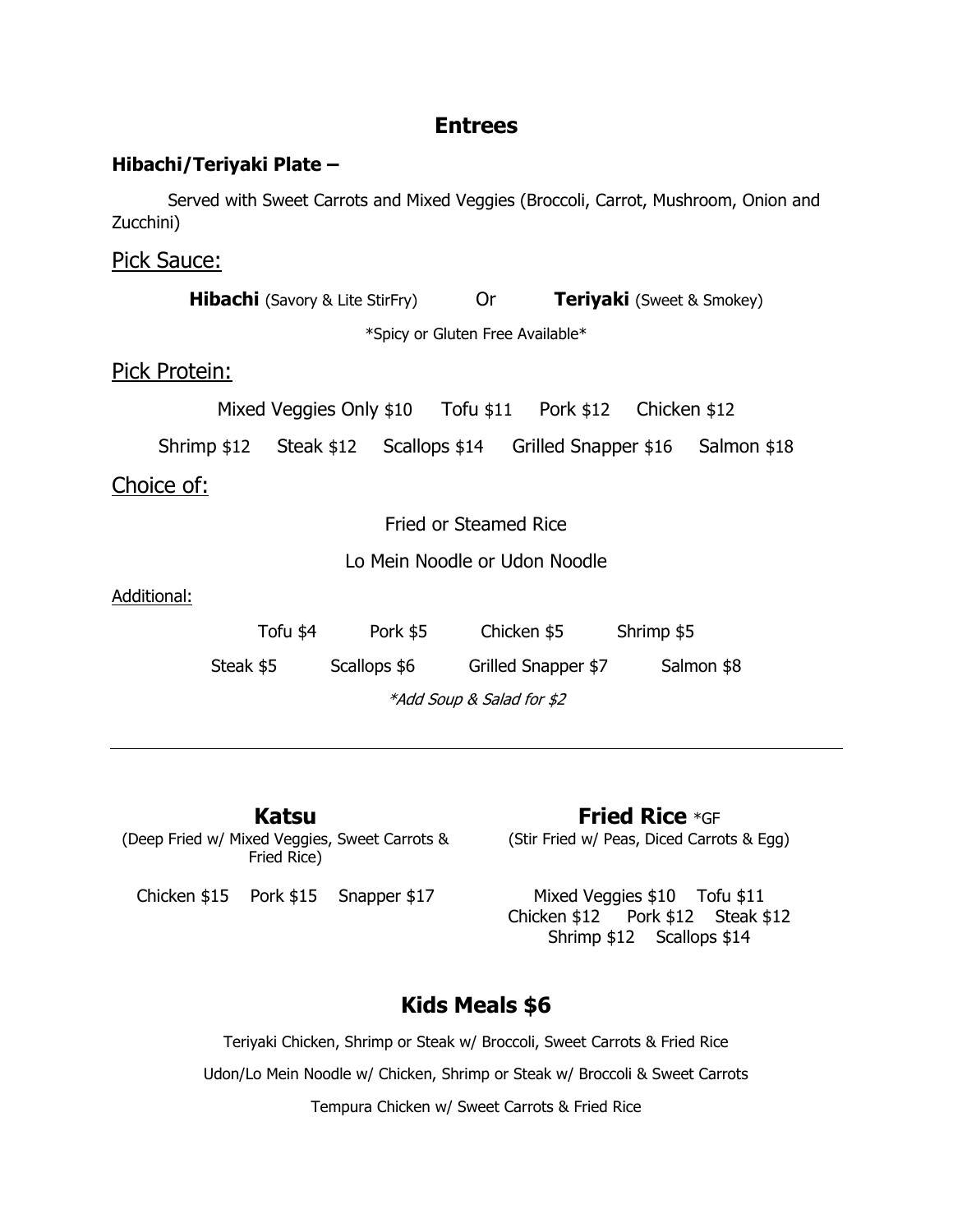## **Bento Boxes \$18**

(All Bento Boxes served w/ Edamame & Fried or Steamed Rice)

\*Spicy and Gluten Free Available\*

# **Choose 1 Main:**

### • Crunch Special Roll

- Shrimp Tempura Roll
- Yum-Yum Shrimp
- 4 Piece Nigiri (Chef's Choice)
- 6 Piece Sashimi (Chef's Choice)
- Katsu Pork or Chicken
- Vegetable Tempura
- Hibachi or Teriyaki
	- o Tofu
	- o Pork
	- o Chicken
	- o Shrimp
	- o Steak

# **Choose 2 Sides:**

- California Roll
- Spicy Tuna Roll
- Seaweed Salad
- Dynamite Fish
- 4 Piece Fried Shumai
- Sweet Carrots
- Mixed Veggies
- 3 Piece Fried Gyoza

\*Add Soup & Salad for \$2

# **Classic Sushi Rolls**

- Cucumber Roll …. \$5
- Avocado Roll …. \$5

Crab (Kani) Roll …. \$5.50

\*Salmon Roll …. \$6

\*Tuna Roll …. \$6

\*Yellowtail Roll …. \$7

Sweet Potato Roll …. \$6.50

Eel and Avocado Roll …. \$7

Shrimp Roll (Shrimp w/ Cucumber) …. \$7

\*Spicy Tuna (Spicy Tuna w/ Avocado) …. \$6.50

\*Spicy Salmon (Salmon w/ Cucumber) …. \$7

Tai Tempura (Deep Fried Snapper w/ Cucumber) …. \$7

Futo Maki Roll (Tamago, Avocado, Cucumber, Crab & Pickled Radish) …. \$7

Shrimp Tempura Roll (Deep Fried Shrimp w/ Cucumber) …. \$6.50

Veggi Roll (Cucumber, Avocado & Pickled Radish) …. \$6

California Roll (Crab, Cucumber & Avocado) …. \$6

Crispy Cali …. \$8

\*Philadelphia Roll (Smoked Salmon, Cream Cheese & Avocado) …. \$6.50

Crispy Philly …. \$8.50

\*Alaskan Roll (Salmon, Cream Cheese & Avocado) …. \$6.50

\*Jaybird Roll (Tuna, Cream Cheese & Avocado) …. \$6.50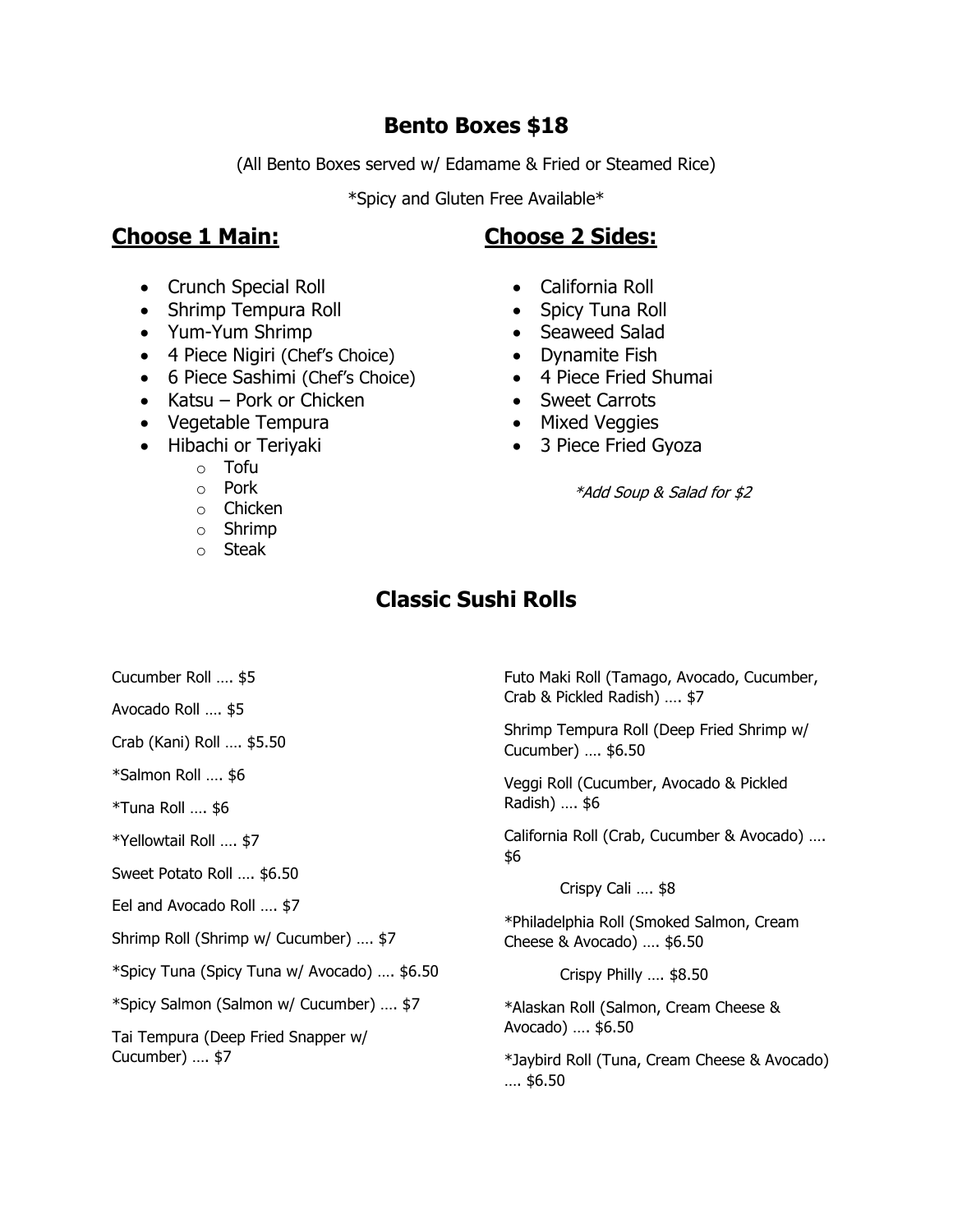# **Osaka Specialty Rolls**

| <b>Blazing Dragon \$11.99</b>       | Caterpillar Roll \$10.99         | *Crazy Fish Roll \$9.99           |  |
|-------------------------------------|----------------------------------|-----------------------------------|--|
| (Deep Fried Eel & Cream Cheese      | (Eel, Avocado, Cucumber Topped   | (Salmon, Avocado, Cucumber        |  |
| Topped w/ Crab & Avocado)           | w/ Avocado)                      | Topped w/ Fish Salad & Tempura    |  |
|                                     |                                  | Flakes)                           |  |
| <b>Crouching Tiger Roll \$10.99</b> | *Crunch Special Roll \$7.99      | Dancing Shrimp Roll \$9.99        |  |
| (Tempura Shrimp & Cream             | (Deep Fried Crab, Salmon &       | (Crab, Cucumber, Avocado          |  |
| Cheese Topped w/ Eel &              | Cream Cheese)                    | Topped w/ Steamed Shrimp)         |  |
| Steamed Shrimp)                     |                                  |                                   |  |
| Dragon Roll \$10.99                 | <b>Dynamite Roll \$8.99</b>      | Fiesta Roll \$8.99                |  |
| (Shrimp Tempura, Topped w/ Eel      | (Tempura Salmon & Crab)          | (Fried Crab in Tortilla Topped w/ |  |
| & Avocado)                          |                                  | Spicy Crab and Avocado Salad)     |  |
| *Godfather Roll \$17.99             | *Hidden Dragon \$11.99           | *House Cucumber Roll              |  |
| (Tempura Lobster & Cream            | (Tempura Shrimp, Eel & Cream     | \$10.99                           |  |
| Cheese Topped w/ Salmon &           | Cheese Topped w/ Salmon &        | (Crab, Tuna & Salmon Wrapped      |  |
| Tuna)                               | Avocado)                         | in Cucumber $-$ No Rice)          |  |
| *Kani Magu Roll \$10.99             | <b>*Kanisu \$9.99</b>            | *Kiss Me Roll \$11.99             |  |
| (Tempura Crab Topped w/ Spicy       | (Crab & Avocado Wrapped in       | (Tempura Shrimp, Crab, Avocado    |  |
| Tuna & Tempura Flakes)              | Cucumber - No Rice)              | & Cucumber Topped w/ Spicy        |  |
|                                     |                                  | Tuna)                             |  |
| <b>Mexican Roll \$9.99</b>          | *New York Roll \$12.99           | *Osaka Roll \$10.99               |  |
| (Tempura Shrimp, Crab, Avocado      | (Tempura Snapper, Eel & Cream    | (Spicy Tuna Topped w/ Eel,        |  |
| & Cucumber)                         | Cheese Topped w/ Salmon &        | Steamed Shrimp & Avocado)         |  |
|                                     | Steamed Shrimp)                  |                                   |  |
| *Philly King Roll \$9.99            | *Rainbow Roll \$10.99            | <b>*Rock N Roll \$9.99</b>        |  |
| (Cream Cheese, Cucumber &           | (Crab, Avocado & Cucumber        | (Deep Fried Crab, Salmon &        |  |
| Avocado Topped w/ Salmon &          | Topped w/ Salmon, Tuna,          | Cream Cheese Topped w/ Spicy      |  |
| Avocado)                            | Escolar & Snapper)               | Crab Salad)                       |  |
| Sea Breeze Roll \$11.99             | <b>*Snow Roll \$10.99</b>        | Spider Roll \$12.99               |  |
| (Spicy Tuna & Tempura Flakes        | (Tempura Snapper, Cream          | (Tempura Soft-Shell Crab,         |  |
| Topped w/ Crab & Seaweed            | Cheese Topped w/ Escolar &       | Avocado, Crab, Cucumber &         |  |
| Salad)                              | Avocado)                         | Pickled Radish)                   |  |
| *Stuffed Jalapeno Roll              | <b>Super Crunchy Roll \$9.99</b> | <b>SK Roll \$9.99</b>             |  |
| \$10.99                             | (Tempura Shrimp Topped w/        | (Tempura Snapper Topped w/        |  |
| (Stuffed Jalapeno Topped w/         | Crab & Steamed Shrimp)           | Steamed Shrimp & Avocado)         |  |
| Salmon & Avocado)                   |                                  |                                   |  |
| <b>*Tuna Trio \$10.99</b>           | <b>Volcano Roll \$9.99</b>       | *White Lava Roll \$12.99          |  |
| (Spicy Tuna Topped w/ Tuna &        | Crab, Cucumber & Avocado         | (Tempura Cream Cheese & Spicy     |  |
| Escolar)                            | Topped w/ Dynamite Fish Mix)     | Tuna Topped w/ Avocado &          |  |
|                                     |                                  | Scallop)                          |  |

\*May Include Sauces – Please Ask Server if Dietary Restrictions\*

Crouching Tiger – Tangy Ginger Sauce

Eel – Sweet & Smokey Soy Glaze

Q-Sabi - Cucumber & Wasabi Cream Sauce

Kimchi - Spicy Hot Pepper Sauce

Ggingi - Spicy Japanese Mayo

\*Attention\* This item is served using raw or undercooked ingredients. Consuming raw or undercooked Meats, Poultry, Seafood, Shellfish or Eggs may increase your risk of foodborne illness, especially if you have certain medical condition.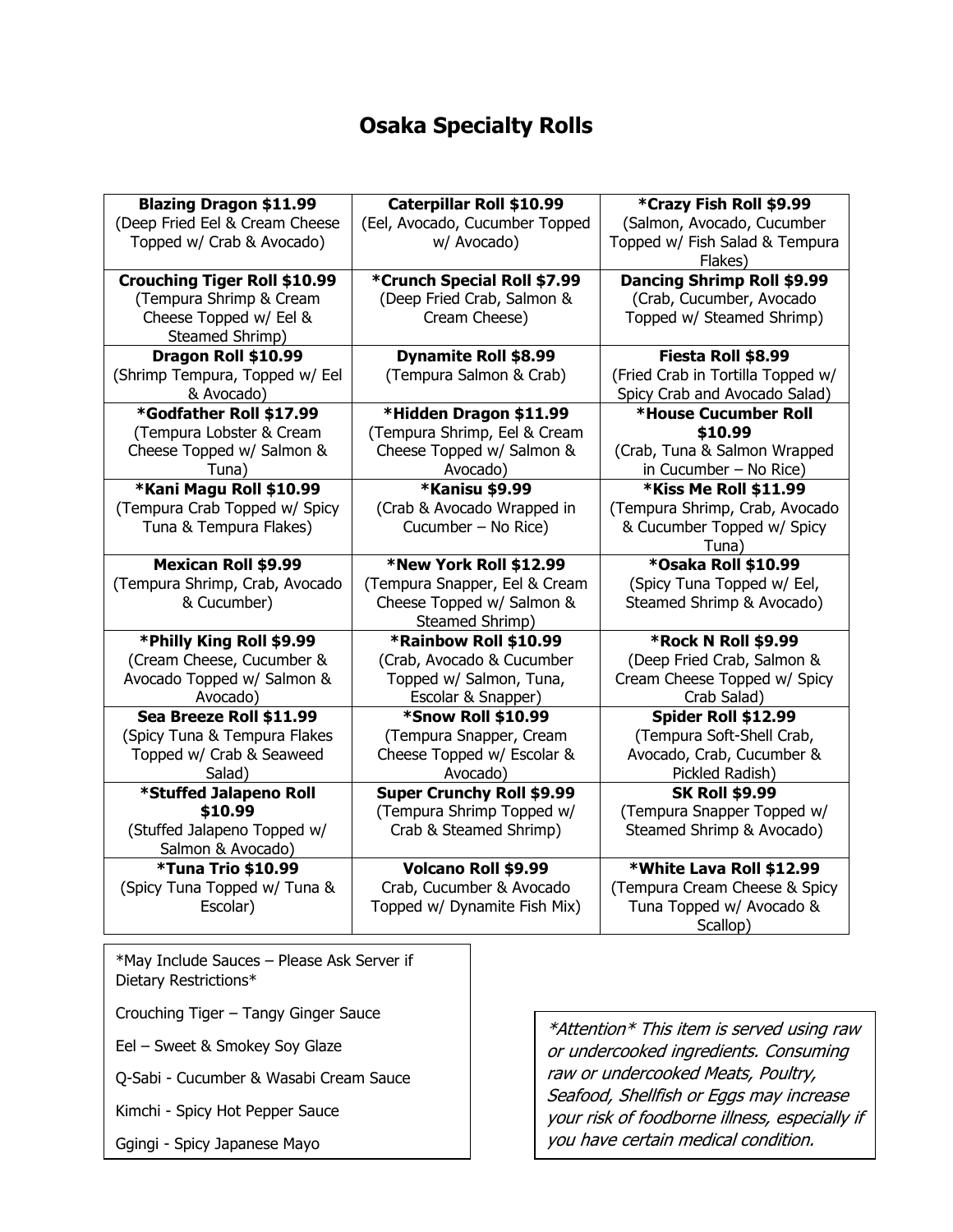# **Nigiri (2pc) and Sashimi (3pc) \$4.99**

Egg Cake (Tamago) \*Scallop (Hotate) \*Surf Clam (Hokkigai) \*Escolar Shrimp (Ebi) Eel (Unagi)

Crab (Kani) **Example 2** \* Smelt Roe (Masago) \*Squid (Ika) \*Salmon (Sake) \*Red Snapper (Tai) \*Salmon Roe (Ikura) Mackerel (Saba) **\*Tuna (Maguro)** Octopus (Tako)  $*Y$ ellowtail (Hamachi)

## **Combinations and Platters**

\*Classic Roll Combo (Tuna Roll, Salmon Roll & California Roll) …. \$15

\*Spicy Combo (Spicy Tuna Roll, Spicy Salmon Roll & Spicy Yellowtail Roll) …. \$16

Veggi Combo (Avocado Roll, Cucumber Roll & Vegetable Roll) …. \$13

\*Nigiri Combo (Chef's Choice 6-pc Nigiri w/ 1 Classic Roll) …. \$15

\*Sashimi Combo (Chef's Choice 9-pc Sashimi w/ 1 Classic Roll) …. \$18

\*Handroll Combo (Tuna Roll, Salmon Roll, Eel & Avocado Roll, California Roll & Spicy Tuna Roll) …. \$17

\*Sashimi for 2 (18 Pieces) …. \$32.99 \*Nigiri for 2 (18 Pieces) …. \$32.99 \*Sashimi for 4 (30 Pieces) ....  $$54.99$  \*Nigiri for 4 (30 Pieces) ....  $$54.99$ 

\*Add Soup & Salad to Any Combo for \$2 \*No Substitutions\*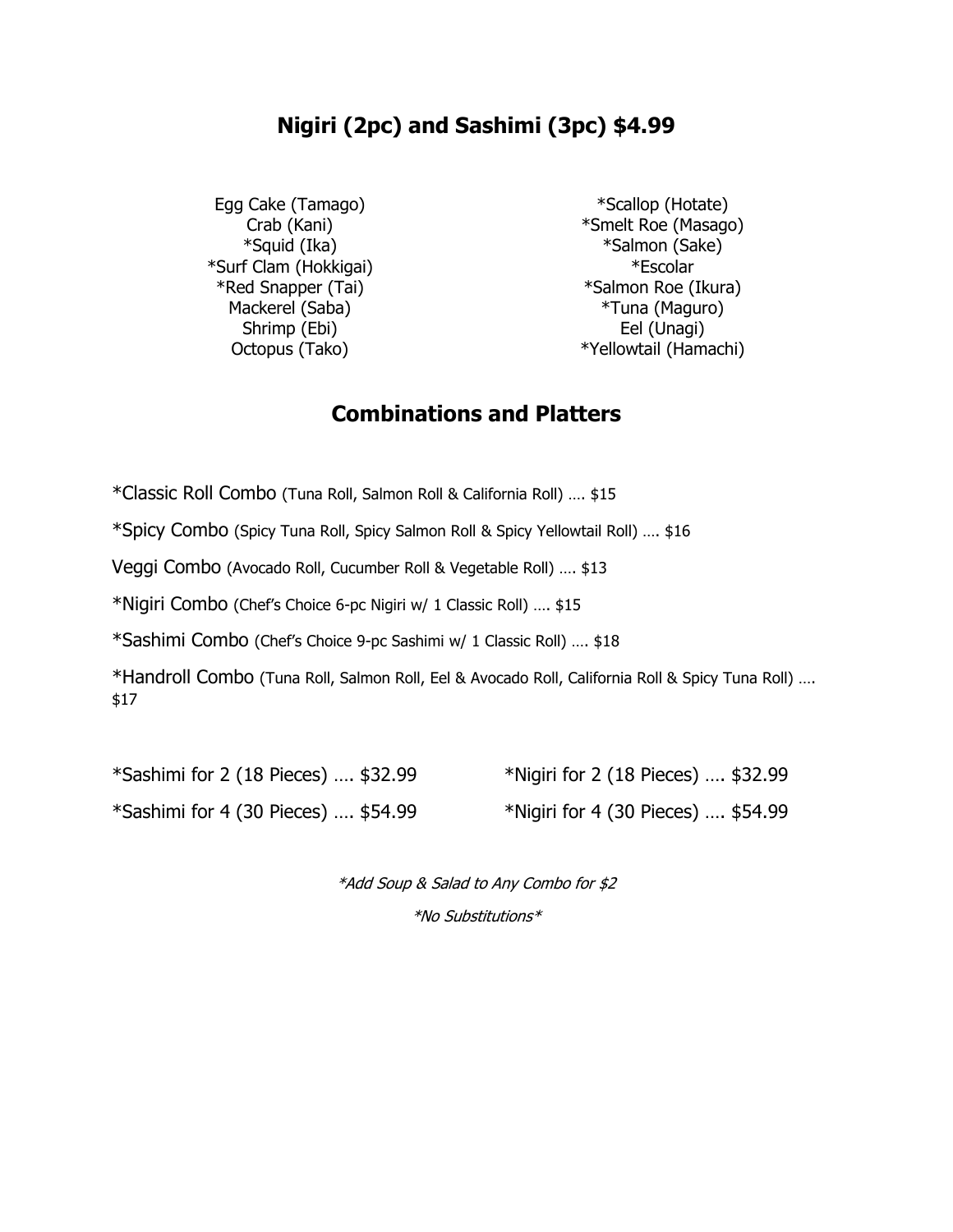## **Osaka Lunch**

(Monday – Saturday 11:30AM to 3PM)

## **Entrees**

#### **Hibachi/Teriyaki Plate –**

Served with Sweet Carrots and Mixed Veggies (Broccoli, Carrot, Mushroom, Onion and Zucchini)

#### Pick Sauce:

| <b>Hibachi</b> (Savory & Lite StirFry) |                                  | <b>Or</b>    | <b>Teriyaki</b> (Sweet & Smokey) |                     |                |  |  |  |
|----------------------------------------|----------------------------------|--------------|----------------------------------|---------------------|----------------|--|--|--|
|                                        | *Spicy or Gluten Free Available* |              |                                  |                     |                |  |  |  |
| Pick Protein:                          |                                  |              |                                  |                     |                |  |  |  |
|                                        |                                  |              |                                  |                     | Chicken \$9.99 |  |  |  |
| Shrimp \$9.99 Steak \$9.99             |                                  |              |                                  |                     |                |  |  |  |
| Choice of:                             |                                  |              |                                  |                     |                |  |  |  |
|                                        | <b>Fried or Steamed Rice</b>     |              |                                  |                     |                |  |  |  |
|                                        | Lo Mein Noodle or Udon Noodle    |              |                                  |                     |                |  |  |  |
| Additional:                            |                                  |              |                                  |                     |                |  |  |  |
|                                        | Tofu \$4                         | Pork \$5     |                                  | Chicken \$5         | Shrimp \$5     |  |  |  |
|                                        | Steak \$5                        | Scallops \$6 |                                  | Grilled Snapper \$7 | Salmon \$8     |  |  |  |
|                                        | *Add Soup & Salad for \$2        |              |                                  |                     |                |  |  |  |

# **Lunch Combinations**

(**DINE IN ONLY** MONDAY – SATURDAY 11:30AM TO 3PM)

- #1 Choose Any 2 Classic Rolls .… \$9.99
- #2 Choose Any 3 Classic Rolls …. \$12.99
- #3 Chef's Choice 5 Piece Nigiri & 1 Classic Roll …. \$12.99
- #4 Hibachi or Teriyaki Plate & 1 Classic Roll …. \$13.99
- #5 Hibachi or Teriyaki Plate & 2 Classic Roll …. \$16.99